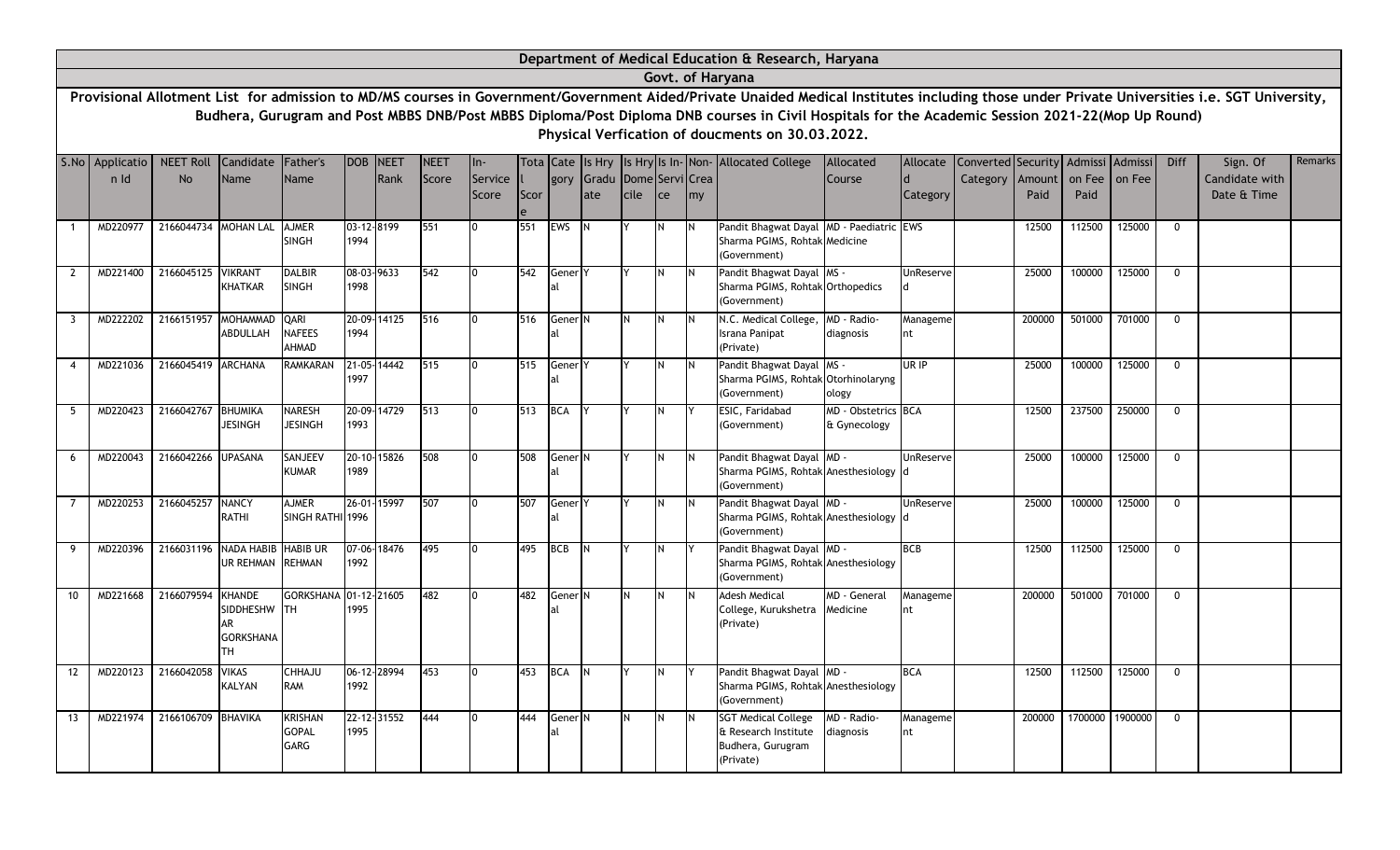|    | S.No Applicatio NEET Roll |                   | Candidate Father's                |                                        | <b>DOB NEET</b> |             | <b>NEET</b> | In-     |      |                    |                            |             |             |           | Tota Cate Is Hry Is Hry Is In-Non-Allocated College | Allocated                 |               | Allocate Converted Security Admissi Admissi |        |                 |               | <b>Diff</b>  | Sign. Of       | Remarks |
|----|---------------------------|-------------------|-----------------------------------|----------------------------------------|-----------------|-------------|-------------|---------|------|--------------------|----------------------------|-------------|-------------|-----------|-----------------------------------------------------|---------------------------|---------------|---------------------------------------------|--------|-----------------|---------------|--------------|----------------|---------|
|    | n Id                      | <b>No</b>         | Name                              | Name                                   |                 | Rank        | Score       | Service |      |                    | gory Gradu Dome Servi Crea |             |             |           |                                                     | Course                    |               | Category   Amount   on Fee   on Fee         |        |                 |               |              | Candidate with |         |
|    |                           |                   |                                   |                                        |                 |             |             | Score   | Scor |                    | ate                        | <b>cile</b> | <b>I</b> ce | <b>my</b> |                                                     |                           | Category      |                                             | Paid   | Paid            |               |              | Date & Time    |         |
|    |                           |                   |                                   |                                        |                 |             |             |         |      |                    |                            |             |             |           |                                                     |                           |               |                                             |        |                 |               |              |                |         |
| 14 | MD222196                  | 2166036175 DESAI  | <b>VISHAL</b>                     | JAKSHIBHAI 01-10-33493<br><b>DESAI</b> | 1995            |             | 437         |         | 437  | Gener <sub>N</sub> |                            | IN.         | IN.         | IN.       | <b>SGT Medical College</b><br>& Research Institute  | MD - General<br>Medicine  | Manageme      |                                             | 200000 | 1350000         | 1550000       | $\mathbf 0$  |                |         |
|    |                           |                   | <b>JAKSHIBHAI</b>                 |                                        |                 |             |             |         |      |                    |                            |             |             |           | Budhera, Gurugram                                   |                           | nt            |                                             |        |                 |               |              |                |         |
|    |                           |                   |                                   |                                        |                 |             |             |         |      |                    |                            |             |             |           | (Private)                                           |                           |               |                                             |        |                 |               |              |                |         |
| 15 | MD221858                  | 2166037372        | <b>PATEL</b>                      | <b>PATEL</b>                           |                 | 13-07-36726 | 426         | 0       | 426  | Gener N            |                            | IN.         |             | IN.       | <b>SGT Medical College</b>                          | MD-                       | Manageme      |                                             | 200000 | 1600000         | 1800000       | $\mathbf 0$  |                |         |
|    |                           |                   | <b>PARTHVI</b>                    | ASHVINKUM 1997                         |                 |             |             |         |      |                    |                            |             |             |           | & Research Institute                                | Dermatology,              |               |                                             |        |                 |               |              |                |         |
|    |                           |                   | ASHVINKUM AR                      |                                        |                 |             |             |         |      |                    |                            |             |             |           | Budhera, Gurugram                                   | Venereology &             |               |                                             |        |                 |               |              |                |         |
|    |                           |                   | AR                                | <b>NAVINCHAN</b><br><b>DRA</b>         |                 |             |             |         |      |                    |                            |             |             |           | (Private)                                           | Leprosy                   |               |                                             |        |                 |               |              |                |         |
|    |                           |                   |                                   |                                        |                 |             |             |         |      |                    |                            |             |             |           |                                                     |                           |               |                                             |        |                 |               |              |                |         |
| 16 | MD221398                  | 2166044763        | <b>PRINCE</b><br><b>KUMAR</b>     | <b>ARJUN</b><br><b>VERMA</b>           | 1996            | 12-07-37045 | 425         |         | 425  | <b>BCA</b>         |                            |             |             |           | Maharaja Agrasen<br>Medical College,                | MD-<br>Anesthesiology     | <b>BCA</b>    |                                             | 12500  | 155750          | 168250        | $\mathbf{0}$ |                |         |
|    |                           |                   |                                   |                                        |                 |             |             |         |      |                    |                            |             |             |           | Agroha, Hisar                                       |                           |               |                                             |        |                 |               |              |                |         |
|    |                           |                   |                                   |                                        |                 |             |             |         |      |                    |                            |             |             |           | (Government Aided)                                  |                           |               |                                             |        |                 |               |              |                |         |
| 17 | MD220933                  | 2166030382 VISHAL |                                   | <b>PAWAN</b>                           |                 | 14-04-37851 | 423         | 0       | 423  | Gener N            |                            |             | IN.         | IN.       | <b>Adesh Medical</b>                                | MS - General              | <b>SCD IP</b> | UnReserved                                  | 200000 | 501000          | 701000        | $\Omega$     |                |         |
|    |                           |                   | GOYAL                             | <b>KUMAR</b>                           | 1995            |             |             |         |      |                    |                            |             |             |           | College, Kurukshetra                                | Surgery                   |               |                                             |        |                 |               |              |                |         |
|    |                           |                   |                                   | GOYAL                                  |                 |             |             |         |      |                    |                            |             |             |           | (Private)                                           |                           |               |                                             |        |                 |               |              |                |         |
| 18 | MD220282                  | 2166041795        | RAULJI JAY                        | SURENDRASI 21-01-39707                 |                 |             | 417         |         | 417  | Gener <sup>N</sup> |                            |             |             |           | <b>SGT Medical College</b><br>& Research Institute  | MD - General              | Manageme      |                                             | 200000 | 1350000 1550000 |               | $\mathbf 0$  |                |         |
|    |                           |                   | SURENDRASI NH<br>NH               |                                        | 1996            |             |             |         |      |                    |                            |             |             |           | Budhera, Gurugram                                   | Medicine                  | nt            |                                             |        |                 |               |              |                |         |
|    |                           |                   |                                   |                                        |                 |             |             |         |      |                    |                            |             |             |           | (Private)                                           |                           |               |                                             |        |                 |               |              |                |         |
| 19 | MD220488                  | 2166043033 SAURAV |                                   | <b>SURENDER</b>                        |                 | 10-03-40575 | 414         |         | 414  | Gener <sup>N</sup> |                            |             |             | IN.       | N.C. Medical College,                               | MD - Paediatric UnReserve |               |                                             | 200000 | 501000          | 701000        | $\mathbf 0$  |                |         |
|    |                           |                   |                                   | SRIVASTAVA SRIVASTAVA 1994             |                 |             |             |         |      |                    |                            |             |             |           | <b>Israna Panipat</b>                               | Medicine                  |               |                                             |        |                 |               |              |                |         |
|    |                           |                   |                                   |                                        |                 |             |             |         |      |                    |                            |             |             |           | (Private)                                           |                           |               |                                             |        |                 |               |              |                |         |
| 20 | MD221139                  |                   | 2166043155 ABHI MITTAL SANJEEV    |                                        |                 | 30-09-42391 | 409         |         | 409  | Gener <sub>Y</sub> |                            |             |             |           | <b>SGT Medical College</b>                          | MD - General              | UnReserve     |                                             | 200000 | 1350000         | 1550000       | $\mathbf{0}$ |                |         |
|    |                           |                   |                                   | <b>MITTAL</b>                          | 1996            |             |             |         |      |                    |                            |             |             |           | & Research Institute<br>Budhera, Gurugram           | Medicine                  |               |                                             |        |                 |               |              |                |         |
|    |                           |                   |                                   |                                        |                 |             |             |         |      |                    |                            |             |             |           | (Private)                                           |                           |               |                                             |        |                 |               |              |                |         |
| 21 | MD220607                  | 2166111925        | <b>VANDANA</b>                    | VIJAYPAL                               |                 | 13-10-78646 | 313         | 93.9    |      | 406.9 Gener N      |                            |             |             | IN.       | Civil Hospital, Panipat Post MBBS                   |                           | UnReserve     |                                             | 25000  | 123000          | 148000        | $\mathbf{0}$ |                |         |
|    |                           |                   | YADAV                             | SINGH                                  | 1983            |             |             |         |      |                    |                            |             |             |           |                                                     | Diploma-                  |               |                                             |        |                 |               |              |                |         |
|    |                           |                   |                                   | YADAV                                  |                 |             |             |         |      |                    |                            |             |             |           |                                                     | Obstetrics &              |               |                                             |        |                 |               |              |                |         |
|    |                           |                   |                                   |                                        |                 |             |             |         |      |                    |                            |             |             |           |                                                     | Gynecology                |               |                                             |        |                 |               |              |                |         |
| 22 | MD221357                  | 2166154636 ROOPA  |                                   | <b>HEERA LAL</b>                       | 1989            | 21-02-43622 | 405         |         | 405  | SC-                | N                          |             | IN.         | <b>IN</b> | Pandit Bhagwat Dayal MD -                           |                           | <b>SCD</b>    |                                             | 200000 | $\mathbf 0$     | 125000 -75000 |              |                |         |
|    |                           |                   |                                   |                                        |                 |             |             |         |      | Depri<br>ved       |                            |             |             |           | Sharma PGIMS, Rohtak Anesthesiology<br>(Government) |                           |               |                                             |        |                 |               |              |                |         |
| 23 | MD221508                  | 2166035839        | VADHROLIYA SHAILESHBH 18-11-43813 |                                        |                 |             | 404         |         | 404  | Gener <sup>N</sup> |                            |             |             |           | <b>SGT Medical College</b>                          | MS-                       | Manageme      |                                             | 200000 | 1300000 1500000 |               | $\mathbf 0$  |                |         |
|    |                           |                   | AKSHAYKUM AI                      |                                        | 1996            |             |             |         |      |                    |                            |             |             |           | & Research Institute                                | Orthopedics               | nt            |                                             |        |                 |               |              |                |         |
|    |                           |                   | AR                                | <b>VASUDEVBH</b>                       |                 |             |             |         |      |                    |                            |             |             |           | Budhera, Gurugram                                   |                           |               |                                             |        |                 |               |              |                |         |
|    |                           |                   | SHAILESHBH AI<br>ΔI               |                                        |                 |             |             |         |      |                    |                            |             |             |           | (Private)                                           |                           |               |                                             |        |                 |               |              |                |         |
|    |                           |                   |                                   | VADHROLIYA                             |                 |             |             |         |      |                    |                            |             |             |           |                                                     |                           |               |                                             |        |                 |               |              |                |         |
| 24 | MD220898                  | 2166046087 HINA   |                                   | <b>SURENDER</b>                        |                 | 25-08-80287 | 309         | 92.7    |      | 401.7 Gener N      |                            |             |             | IN.       | Civil Hospital, Hisar                               | Post MBBS                 | <b>BCA</b>    | UnReserved                                  | 25000  | 123000          | 148000        | $\mathbf{0}$ |                |         |
|    |                           |                   |                                   | <b>SINGH</b>                           | 1993            |             |             |         |      | lal                |                            |             |             |           |                                                     | Diploma-                  |               |                                             |        |                 |               |              |                |         |
|    |                           |                   |                                   |                                        |                 |             |             |         |      |                    |                            |             |             |           |                                                     | Family                    |               |                                             |        |                 |               |              |                |         |
|    |                           |                   |                                   |                                        |                 |             |             |         |      |                    |                            |             |             |           |                                                     | Medicine                  |               |                                             |        |                 |               |              |                |         |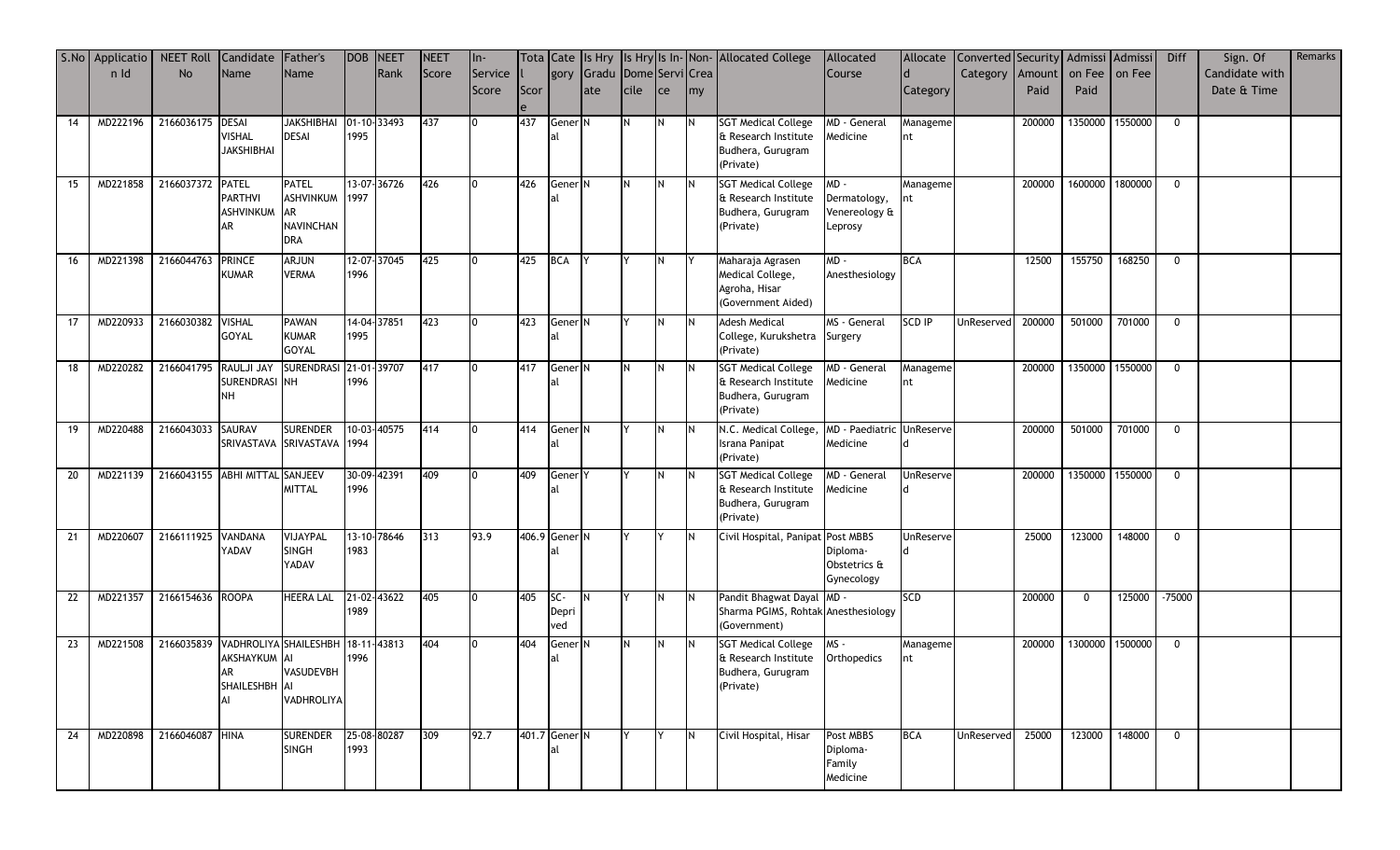|    | S.No Applicatio | <b>NEET Roll</b>                             | Candidate Father's  |                                    | <b>DOB NEET</b> |                 | <b>NEET</b> | ln-            |      |                    |                            |      |             |     | Tota Cate Is Hry Is Hry Is In-Non-Allocated College               | Allocated                                |                  | Allocate Converted Security   Admissi   Admissi |        |                      |               | Diff         | Sign. Of       | Remarks |
|----|-----------------|----------------------------------------------|---------------------|------------------------------------|-----------------|-----------------|-------------|----------------|------|--------------------|----------------------------|------|-------------|-----|-------------------------------------------------------------------|------------------------------------------|------------------|-------------------------------------------------|--------|----------------------|---------------|--------------|----------------|---------|
|    | n Id            | <b>No</b>                                    | Name                | Name                               |                 | Rank            | Score       | Service        |      |                    | gory Gradu Dome Servi Crea |      |             |     |                                                                   | Course                                   |                  | Category   Amount   on Fee   on Fee             |        |                      |               |              | Candidate with |         |
|    |                 |                                              |                     |                                    |                 |                 |             | Score          | Scor |                    | late                       | cile | <b>I</b> ce | my  |                                                                   |                                          | Category         |                                                 | Paid   | Paid                 |               |              | Date & Time    |         |
|    |                 |                                              |                     |                                    |                 |                 |             |                |      |                    |                            |      |             |     |                                                                   |                                          |                  |                                                 |        |                      |               |              |                |         |
| 25 | MD220384        | 2166050309                                   | <b>RANA</b>         | <b>DIPAKBHAI</b>                   |                 | 27-11-46142     | 397         | I0             | 397  | Gener N            |                            | IN.  |             |     | <b>SGT Medical College</b>                                        | MD - Paediatric Manageme                 |                  |                                                 | 200000 | 1300000              | 1500000       | $\mathbf{0}$ |                |         |
|    |                 |                                              | <b>KRUNAL</b>       | <b>RANA</b>                        | 1996            |                 |             |                |      |                    |                            |      |             |     | & Research Institute                                              | Medicine                                 | nt               |                                                 |        |                      |               |              |                |         |
|    |                 |                                              | <b>DIPAKBHAI</b>    |                                    |                 |                 |             |                |      |                    |                            |      |             |     | Budhera, Gurugram                                                 |                                          |                  |                                                 |        |                      |               |              |                |         |
|    |                 |                                              |                     |                                    |                 |                 |             |                |      |                    |                            |      |             |     | (Private)                                                         |                                          |                  |                                                 |        |                      |               |              |                |         |
| 26 | MD220504        | 2166030598                                   | <b>DEVIKA</b>       | R K KHATRI                         |                 | 18-05-47252     | 394         |                | 394  | Gener <sup>Y</sup> |                            |      |             |     | <b>Adesh Medical</b>                                              | MD - Obstetrics SC IP                    |                  | UnReserved                                      | 200000 | 501000               | 701000        | $\mathbf 0$  |                |         |
|    |                 |                                              | KHATRI              |                                    | 1993            |                 |             |                |      | al                 |                            |      |             |     | College, Kurukshetra & Gynecology                                 |                                          |                  |                                                 |        |                      |               |              |                |         |
|    |                 |                                              |                     |                                    |                 |                 |             |                |      |                    |                            |      |             |     | (Private)                                                         |                                          |                  |                                                 |        |                      |               |              |                |         |
| 27 | MD220962        | 2166046163 GEETA RANI                        |                     | <b>GURMAJ</b>                      |                 | 02-08-47824     | 392         | I0             | 392  | <b>SC</b>          | IY.                        |      |             |     | ESIC, Faridabad                                                   | MS -                                     | SC               |                                                 | 12500  | 237500               | 250000        | $\mathbf 0$  |                |         |
|    |                 |                                              |                     | <b>SINGH</b>                       | 1993            |                 |             |                |      |                    |                            |      |             |     | (Government)                                                      | Otorhinolaryng                           |                  |                                                 |        |                      |               |              |                |         |
|    |                 |                                              |                     |                                    |                 |                 |             |                |      |                    |                            |      |             |     |                                                                   | ology                                    |                  |                                                 |        |                      |               |              |                |         |
| 28 | MD221923        | 2166105224 LIZA GUPTA OM PARKASH 23-11-48723 |                     |                                    |                 |                 | 390         |                | 390  | Gener <sup>N</sup> |                            |      |             |     | <b>Adesh Medical</b>                                              | MD - Obstetrics Manageme                 |                  |                                                 | 200000 | 501001               | 701000        | $-1$         |                |         |
|    |                 |                                              |                     |                                    | 1997            |                 |             |                |      |                    |                            |      |             |     | College, Kurukshetra                                              | & Gynecology                             |                  |                                                 |        |                      |               |              |                |         |
|    |                 |                                              |                     |                                    |                 |                 |             |                |      |                    |                            |      |             |     | (Private)                                                         |                                          |                  |                                                 |        |                      |               |              |                |         |
| 29 | MD221242        | 2166039955 VAGHELA                           | TANVI               | <b>VAGHELA</b><br><b>VIPULBHAI</b> | 1996            | 01-03-49042     | 389         |                | 389  | Gener <sup>N</sup> |                            |      |             | IN. | N.C. Medical College,<br>Israna Panipat                           | MD - Obstetrics Manageme<br>& Gynecology |                  |                                                 | 200000 | 501000               | 701000        | $\mathbf{0}$ |                |         |
|    |                 |                                              | <b>VIPULBHAI</b>    | <b>TULSIDAS</b>                    |                 |                 |             |                |      |                    |                            |      |             |     | (Private)                                                         |                                          |                  |                                                 |        |                      |               |              |                |         |
| 30 | MD222111        | 2166154758                                   | <b>HARSH</b>        | <b>KRISHAN</b>                     |                 | 29-08-50638     | 385         |                | 385  | Gener <sup>N</sup> |                            |      |             |     | Pandit Bhagwat Dayal MD -                                         |                                          | <b>EWS</b>       | UnReserved                                      | 200000 | $\Omega$             | 125000        | $-75000$     |                |         |
|    |                 |                                              | VASISTHA            | KUMAR                              | 1989            |                 |             |                |      | al                 |                            |      |             |     | Sharma PGIMS, Rohtak Pharmacology                                 |                                          |                  |                                                 |        |                      |               |              |                |         |
|    |                 |                                              |                     | <b>SHARMA</b>                      |                 |                 |             |                |      |                    |                            |      |             |     | (Government)                                                      |                                          |                  |                                                 |        |                      |               |              |                |         |
| 31 | MD220797        | 2166032636                                   | ABHILASHA           | SHIV KUMAR 02-01-50762             |                 |                 | 384         |                | 384  | Gener <sub>Y</sub> |                            |      |             |     | N.C. Medical College, MD - Obstetrics UnReserve                   |                                          |                  |                                                 | 200000 | 501000               | 701000        | $\mathbf 0$  |                |         |
|    |                 |                                              | CHOUDHARY           |                                    | 1986            |                 |             |                |      | al                 |                            |      |             |     | Israna Panipat                                                    | & Gynecology                             |                  |                                                 |        |                      |               |              |                |         |
|    |                 |                                              |                     |                                    |                 |                 |             |                |      |                    |                            |      |             |     | (Private)                                                         |                                          |                  |                                                 |        |                      |               |              |                |         |
| 32 | MD221653        | 2166036510                                   | <b>PATEL</b>        | <b>PATEL</b>                       |                 | 30-07-51078     | 383         |                | 383  | Gener <sup>N</sup> |                            |      |             |     | <b>SGT Medical College</b>                                        | MD-                                      | Manageme         |                                                 | 200000 | 1200000              | 1400000       | $\mathbf{0}$ |                |         |
|    |                 |                                              |                     | UDITKUMAR NARESHBHAI 1997          |                 |                 |             |                |      | al                 |                            |      |             |     | & Research Institute                                              | Respiratory                              | nt               |                                                 |        |                      |               |              |                |         |
|    |                 |                                              | NARESHBHAI AMRUTLAL |                                    |                 |                 |             |                |      |                    |                            |      |             |     | Budhera, Gurugram                                                 | Medicine                                 |                  |                                                 |        |                      |               |              |                |         |
|    |                 |                                              |                     |                                    |                 |                 |             |                |      |                    |                            |      |             |     | (Private)                                                         |                                          |                  |                                                 |        |                      |               |              |                |         |
| 33 | MD220084        | 2166155302 HIMANI                            |                     | <b>SUBHASH</b>                     |                 | 13-08-51136     | 383         | I0             | 383  | Gener <sup>Y</sup> |                            |      |             |     | Pandit Bhagwat Dayal MD -                                         |                                          | <b>UnReserve</b> |                                                 | 25000  | 100000               | 125000        | $\mathbf{0}$ |                |         |
|    |                 |                                              |                     | <b>CHANDER</b>                     | 1988            |                 |             |                |      |                    |                            |      |             |     | Sharma PGIMS, Rohtak Community                                    |                                          |                  |                                                 |        |                      |               |              |                |         |
|    |                 |                                              |                     |                                    |                 |                 |             |                |      |                    |                            |      |             |     | (Government)                                                      | Medicine                                 |                  |                                                 |        |                      |               |              |                |         |
| 34 | MD222154        | 2166044438 SUNNY                             |                     | <b>RAKESH</b>                      |                 | 01-01-86739     | 294         | I0             |      | 382.2 Gener N      |                            |      |             |     | Maharaja Agrasen                                                  | MD-                                      | UnReserve        |                                                 | 25000  | 143250               | 168250        | $\mathbf 0$  |                |         |
|    |                 |                                              | <b>MALHOTRA</b>     | <b>MALHOTRA</b>                    | 1989            |                 |             |                |      | 'al                |                            |      |             |     | Medical College,                                                  | Community                                |                  |                                                 |        |                      |               |              |                |         |
|    |                 |                                              |                     |                                    |                 |                 |             |                |      |                    |                            |      |             |     | Agroha, Hisar<br>(Government Aided)                               | Medicine                                 |                  |                                                 |        |                      |               |              |                |         |
|    |                 |                                              |                     |                                    |                 |                 |             |                |      |                    |                            |      |             |     |                                                                   |                                          |                  |                                                 |        |                      |               |              |                |         |
| 35 | MD221215        | 2166045376                                   | SANDEEP             | RAJ KARAN                          |                 | 22-07-87503     | 292         |                |      | 379.6 Gener Y      |                            |      |             |     | <b>Adesh Medical</b>                                              | $MD -$                                   | UR IP            |                                                 | 200000 | 501000               | 701000        | $\mathbf 0$  |                |         |
|    |                 |                                              | <b>SINGH</b>        |                                    | 1988            |                 |             |                |      | al                 |                            |      |             |     | College, Kurukshetra<br>(Private)                                 | Anesthesiology                           |                  |                                                 |        |                      |               |              |                |         |
| 36 |                 | MD221603 2166106331 VIVEK                    |                     |                                    |                 |                 |             |                |      |                    |                            |      |             |     |                                                                   |                                          |                  |                                                 |        |                      |               |              |                |         |
|    |                 |                                              | <b>CHOPRA</b>       | UMA<br><b>PRASHAD</b>              | 1993            | 07-12-52683     | <b>1379</b> |                | 379  | Gener N<br>al      |                            |      |             |     | N.C. Medical College, IMD - Paediatric Manageme<br>Israna Panipat | Medicine                                 | Int              |                                                 |        | 200000 501000 701000 |               | $\mathbf{0}$ |                |         |
|    |                 |                                              |                     | <b>CHOPRA</b>                      |                 |                 |             |                |      |                    |                            |      |             |     | (Private)                                                         |                                          |                  |                                                 |        |                      |               |              |                |         |
| 37 | MD220227        | 2166045096 KAPIL                             |                     | <b>BALVEER</b>                     |                 | 04-05-53758 375 |             | $\mathbf{I}$ 0 |      | 375 BCA Y          |                            |      |             |     | Pandit Bhagwat Dayal MD - Pathology BCA                           |                                          |                  |                                                 | 12500  |                      | 112500 125000 | $\mathbf{0}$ |                |         |
|    |                 |                                              | KUMAR               | <b>SINGH</b>                       | 1985            |                 |             |                |      |                    |                            |      |             |     | Sharma PGIMS, Rohtak                                              |                                          |                  |                                                 |        |                      |               |              |                |         |
|    |                 |                                              | <b>SWAMI</b>        |                                    |                 |                 |             |                |      |                    |                            |      |             |     | (Government)                                                      |                                          |                  |                                                 |        |                      |               |              |                |         |
| 38 | MD221945        | 2166154476 MANPREET                          |                     | <b>CHANDAN</b>                     |                 | 19-08-89827     | 287         |                |      | 373.1 Gener N      |                            |      |             |     | Shaheed Hassan Khan MD - Forensic                                 |                                          | <b>UnReserve</b> |                                                 | 25000  | 100000               | 125000        | $\mathbf{0}$ |                |         |
|    |                 |                                              |                     | <b>SINGH</b>                       | 1981            |                 |             |                |      | lal                |                            |      |             |     | Mewati GMC, Nalhar, Medicine                                      |                                          |                  |                                                 |        |                      |               |              |                |         |
|    |                 |                                              |                     |                                    |                 |                 |             |                |      |                    |                            |      |             |     | Nuh (Government)                                                  |                                          |                  |                                                 |        |                      |               |              |                |         |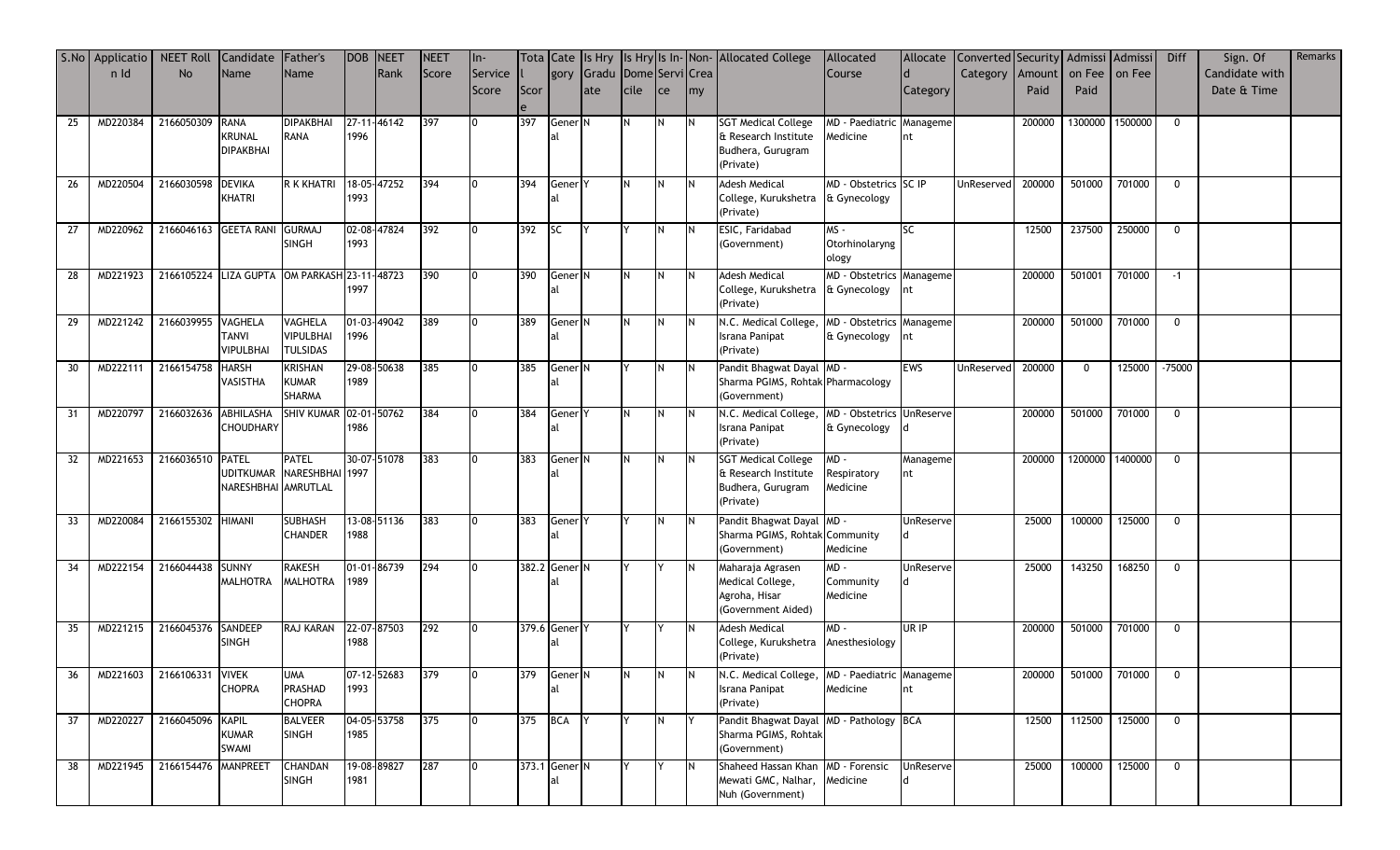|    | S.No Applicatio | <b>NEET Roll</b>     | Candidate Father's               |                               | DOB NEET |             | NEET  | In-        |          |                    |                            |               |          |           | Tota Cate Is Hry Is Hry Is In-Non-Allocated College | Allocated          |                  | Allocate Converted Security Admissi Admissi |        |        |                 | Diff         | Sign. Of       | Remarks |
|----|-----------------|----------------------|----------------------------------|-------------------------------|----------|-------------|-------|------------|----------|--------------------|----------------------------|---------------|----------|-----------|-----------------------------------------------------|--------------------|------------------|---------------------------------------------|--------|--------|-----------------|--------------|----------------|---------|
|    | n Id            | No                   | Name                             | Name                          |          | Rank        | Score | Service II |          |                    | gory Gradu Dome Servi Crea |               |          |           |                                                     | Course             |                  | Category   Amount   on Fee   on Fee         |        |        |                 |              | Candidate with |         |
|    |                 |                      |                                  |                               |          |             |       | Score      | Scor     |                    | ate                        | <b>I</b> cile | ce       | <b>my</b> |                                                     |                    | Category         |                                             | Paid   | Paid   |                 |              | Date & Time    |         |
|    |                 |                      |                                  |                               |          |             |       |            |          |                    |                            |               |          |           |                                                     |                    |                  |                                             |        |        |                 |              |                |         |
| 39 | MD222073        | 2166024382 VAIBHAV   |                                  | <b>DESH</b>                   |          | 10-11-54849 | 373   |            | 373      | Gener <sup>N</sup> |                            |               |          | IN.       | N.C. Medical College, MD - Paediatric SCD           |                    |                  | UnReserved                                  | 200000 | 501000 | 701000          | $\mathbf 0$  |                |         |
|    |                 |                      | <b>CHADHA</b>                    | <b>DEEPAK</b>                 | 1991     |             |       |            |          |                    |                            |               |          |           | Israna Panipat                                      | Medicine           |                  |                                             |        |        |                 |              |                |         |
|    |                 |                      |                                  | <b>CHADHA</b>                 |          |             |       |            |          |                    |                            |               |          |           | (Private)                                           |                    |                  |                                             |        |        |                 |              |                |         |
| 40 | MD220694        | 2166040715           | <b>RUDRAX</b>                    | SANJIVBHAI                    |          | 06-10-55620 | 370   | 0          | 370      | Gener <sup>N</sup> |                            |               | IN.      | IN.       | <b>SGT Medical College</b>                          | MS - General       | Manageme         |                                             | 200000 |        | 1200000 1400000 | $\mathbf 0$  |                |         |
|    |                 |                      | SANJIVBHAI                       | <b>BABUBHAI</b>               | 1994     |             |       |            |          |                    |                            |               |          |           | & Research Institute                                | Surgery            | nt               |                                             |        |        |                 |              |                |         |
|    |                 |                      | <b>BHATT</b>                     | <b>BHATT</b>                  |          |             |       |            |          |                    |                            |               |          |           | Budhera, Gurugram                                   |                    |                  |                                             |        |        |                 |              |                |         |
|    |                 |                      |                                  |                               |          |             |       |            |          |                    |                            |               |          |           | (Private)                                           |                    |                  |                                             |        |        |                 |              |                |         |
| 41 | MD220143        | 2166155018           | <b>SAREETA</b>                   | <b>RAJ SINGH</b>              |          | 05-11-57305 | 366   |            | 366      | <b>BCB</b>         | <b>IN</b>                  |               |          |           | <b>SGT Medical College</b>                          | MS -               | UnReserve        |                                             | 200000 |        | 1200000 1400000 | $\mathbf{0}$ |                |         |
|    |                 |                      | YADAV                            |                               | 1993     |             |       |            |          |                    |                            |               |          |           | & Research Institute                                | Ophthalmology d    |                  |                                             |        |        |                 |              |                |         |
|    |                 |                      |                                  |                               |          |             |       |            |          |                    |                            |               |          |           | Budhera, Gurugram                                   |                    |                  |                                             |        |        |                 |              |                |         |
|    |                 |                      |                                  |                               |          |             |       |            |          |                    |                            |               |          |           | (Private)                                           |                    |                  |                                             |        |        |                 |              |                |         |
| 42 | MD220201        | 2166045525 RAJAT     |                                  | <b>BALBIR</b>                 |          | 03-08-57944 | 364   |            | 364      | SC-                |                            |               | IN.      | IN.       | Maharaja Agrasen                                    | - QW               | SCD              |                                             | 12500  | 155750 | 168250          | $\mathbf{0}$ |                |         |
|    |                 |                      | SISODIA                          | <b>SINGH</b>                  | 1994     |             |       |            |          | Depri              |                            |               |          |           | Medical College,                                    | Anesthesiology     |                  |                                             |        |        |                 |              |                |         |
|    |                 |                      |                                  |                               |          |             |       |            |          | ved                |                            |               |          |           | Agroha, Hisar                                       |                    |                  |                                             |        |        |                 |              |                |         |
|    |                 |                      |                                  |                               |          |             |       |            |          |                    |                            |               |          |           | (Government Aided)                                  |                    |                  |                                             |        |        |                 |              |                |         |
| 43 | MD222114        | 2166024458           | KARTAVYA                         | <b>K P SINGH</b>              |          | 17-12-58616 | 362   |            | 362      | Gener N            |                            |               |          | IN.       | <b>Adesh Medical</b>                                | MS - General       | Manageme         |                                             | 200000 | 501000 | 701000          | $\mathbf 0$  |                |         |
|    |                 |                      | PARTAP                           |                               | 1993     |             |       |            |          | lal.               |                            |               |          |           | College, Kurukshetra                                | Surgery            | nt               |                                             |        |        |                 |              |                |         |
|    |                 |                      | <b>SINGH</b>                     |                               |          |             |       |            |          |                    |                            |               |          |           | (Private)                                           |                    |                  |                                             |        |        |                 |              |                |         |
| 44 | MD221957        | 2166030546           | <b>PRAVEEN</b>                   | <b>PREM SUKH</b>              |          | 20-06-93683 | 278   |            |          | 361.4 Gener Y      |                            |               |          |           | <b>SGT Medical College</b>                          | MS -               | SC               | UnReserved                                  | 200000 |        | 1300000 1500000 | $\mathbf 0$  |                |         |
|    |                 |                      | <b>SOLANKI</b>                   | <b>SOLANKI</b>                | 1983     |             |       |            |          |                    |                            |               |          |           | & Research Institute                                | Orthopedics        |                  |                                             |        |        |                 |              |                |         |
|    |                 |                      |                                  |                               |          |             |       |            |          |                    |                            |               |          |           | Budhera, Gurugram                                   |                    |                  |                                             |        |        |                 |              |                |         |
|    |                 |                      |                                  |                               |          |             |       |            |          |                    |                            |               |          |           | (Private)                                           |                    |                  |                                             |        |        |                 |              |                |         |
| 45 | MD221954        | 2166038279           | <b>PATEL</b>                     | <b>PATEL</b>                  |          | 01-09-59340 | 360   |            | 360      | Gener <sup>N</sup> |                            |               |          | IN.       | <b>SGT Medical College</b>                          | MS - General       | Manageme         |                                             | 200000 |        | 1200000 1400000 | $\mathbf 0$  |                |         |
|    |                 |                      | KARTAVYA                         | GOVINDBHAI 1994               |          |             |       |            |          |                    |                            |               |          |           | & Research Institute                                | Surgery            | nt               |                                             |        |        |                 |              |                |         |
|    |                 |                      | <b>GOVINDBHAI VIRAMBHAI</b>      |                               |          |             |       |            |          |                    |                            |               |          |           | Budhera, Gurugram                                   |                    |                  |                                             |        |        |                 |              |                |         |
|    |                 |                      |                                  |                               |          |             |       |            |          |                    |                            |               |          |           | (Private)                                           |                    |                  |                                             |        |        |                 |              |                |         |
| 46 | MD222001        | 2166155352 RENU      |                                  | <b>SURENDER</b>               |          | 17-08-95223 | 275   | 0          |          | 357.5 Gener Y      |                            |               |          | IN.       | N.C. Medical College,                               | MS-                | Manageme         |                                             | 200000 | 501000 | 701000          | $\mathbf{0}$ |                |         |
|    |                 |                      |                                  | <b>SINGH</b>                  | 1990     |             |       |            |          |                    |                            |               |          |           | Israna Panipat                                      | Ophthalmology nt   |                  |                                             |        |        |                 |              |                |         |
|    |                 |                      |                                  |                               |          |             |       |            |          |                    |                            |               |          |           | (Private)                                           |                    |                  |                                             |        |        |                 |              |                |         |
| 47 | MD221500        | 2166110424 AJAY      |                                  | <b>RAMAVTAR</b>               |          | 27-04-96111 | 273   | 81.9       | 354.9 SC |                    | IN.                        |               |          |           | Civil Hospital,                                     | Post MBBS DNB -SC  |                  |                                             | 12500  | 135500 | 148000          | $\mathbf{0}$ |                |         |
|    |                 |                      | <b>GROVER</b>                    | <b>GROVER</b>                 | 1991     |             |       |            |          |                    |                            |               |          |           | Panchkula                                           | General<br>Surgery |                  |                                             |        |        |                 |              |                |         |
|    |                 |                      |                                  |                               |          |             |       |            |          |                    |                            |               |          |           |                                                     |                    |                  |                                             |        |        |                 |              |                |         |
| 48 | MD220791        | 2166044747           | <b>HIMANSHU</b><br><b>BANSAL</b> | <b>AMULYA</b><br>RATTAN       | 1982     | 15-09-86734 | 294   |            |          | 352.8 Gener N      |                            |               |          | IN.       | N.C. Medical College,                               | MS - General       | Manageme         |                                             | 200000 | 501000 | 701000          | $\mathbf 0$  |                |         |
|    |                 |                      |                                  | <b>BANSAL</b>                 |          |             |       |            |          | lal.               |                            |               |          |           | Israna Panipat<br>(Private)                         | Surgery            | nt               |                                             |        |        |                 |              |                |         |
| 49 |                 | 2166045405 DEEPANJLI |                                  |                               |          | 19-01-65202 | 345   |            |          |                    |                            |               |          | IN.       |                                                     | MD -               |                  |                                             |        | 50000  | 250000          | $\mathbf{0}$ |                |         |
|    | MD220561        |                      | <b>BATRA</b>                     | <b>RAKESH</b><br><b>BATRA</b> | 1994     |             |       |            | 345      | Gener <sub>N</sub> |                            |               |          |           | ESIC, Faridabad<br>(Government)                     | Community          | UnReserve        |                                             | 200000 |        |                 |              |                |         |
|    |                 |                      |                                  |                               |          |             |       |            |          |                    |                            |               |          |           |                                                     | Medicine           |                  |                                             |        |        |                 |              |                |         |
|    | MD220432        | 2166043900 KHUSHBOO  |                                  |                               |          | 23-09-65921 | 343   | 0          |          |                    |                            |               | <b>N</b> | <b>IN</b> |                                                     | - QW               | <b>UnReserve</b> |                                             | 25000  | 225000 | 250000          | $\mathbf{0}$ |                |         |
| 50 |                 |                      | <b>NASSA</b>                     | SATYA<br>NARAYAN              | 1996     |             |       |            | 343      | Gener <sub>N</sub> |                            |               |          |           | ESIC, Faridabad<br>(Government)                     | Community          |                  |                                             |        |        |                 |              |                |         |
|    |                 |                      |                                  | <b>NASSA</b>                  |          |             |       |            |          |                    |                            |               |          |           |                                                     | Medicine           |                  |                                             |        |        |                 |              |                |         |
| 51 | MD220500        | 2166107277 SHAVETA   |                                  | NIRANJAN                      |          | 07-09-66743 | 341   |            | 341      | Gener <sup>Y</sup> |                            |               | IN.      | IN.       | Pandit Bhagwat Dayal MD -                           |                    | UR IP            |                                             | 25000  | 100000 | 125000          | $\mathbf 0$  |                |         |
|    |                 |                      | <b>SIWACH</b>                    | <b>SIWACH</b>                 | 1995     |             |       |            |          |                    |                            |               |          |           | Sharma PGIMS, Rohtak Pharmacology                   |                    |                  |                                             |        |        |                 |              |                |         |
|    |                 |                      |                                  |                               |          |             |       |            |          |                    |                            |               |          |           | (Government)                                        |                    |                  |                                             |        |        |                 |              |                |         |
|    |                 |                      |                                  |                               |          |             |       |            |          |                    |                            |               |          |           |                                                     |                    |                  |                                             |        |        |                 |              |                |         |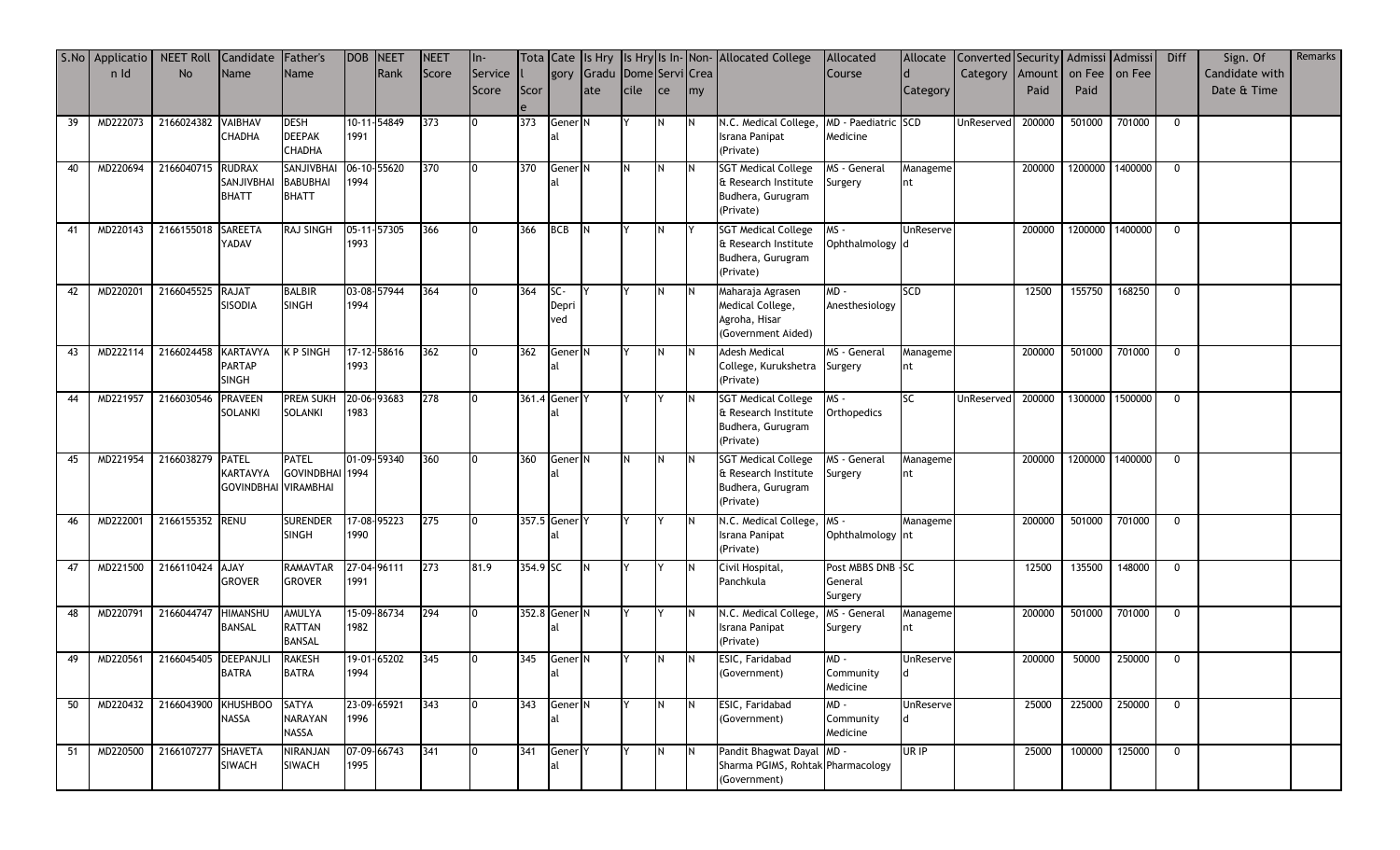|    | S.No Applicatio | <b>NEET Roll</b>              | Candidate Father's            |                        | DOB NEET |             | <b>NEET</b> | $In-$          |      |                    |       |                 |     |     | Tota Cate Is Hry Is Hry Is In-Non-Allocated College | Allocated                 |                  | Allocate Converted Security Admissi Admissi |        |             |                 | Diff         | Sign. Of       | Remarks |
|----|-----------------|-------------------------------|-------------------------------|------------------------|----------|-------------|-------------|----------------|------|--------------------|-------|-----------------|-----|-----|-----------------------------------------------------|---------------------------|------------------|---------------------------------------------|--------|-------------|-----------------|--------------|----------------|---------|
|    | n Id            | <b>No</b>                     | <b>Name</b>                   | Name                   |          | Rank        | Score       | Service        |      | gory               | Gradu | Dome Servi Crea |     |     |                                                     | Course                    | $\mathsf{d}$     | Category   Amount   on Fee                  |        |             | on Fee          |              | Candidate with |         |
|    |                 |                               |                               |                        |          |             |             | Score          | Scor |                    | ate   | cile            | ce  | my  |                                                     |                           | Category         |                                             | Paid   | Paid        |                 |              | Date & Time    |         |
|    |                 |                               |                               |                        |          |             |             |                |      |                    |       |                 |     |     |                                                     |                           |                  |                                             |        |             |                 |              |                |         |
| 52 | MD222089        | 2166105851 SAKSHI DHIR RAKESH |                               |                        |          | 09-11-67345 | 340         |                | 340  | Gener <sup>N</sup> |       |                 | IN. | IN. | <b>Adesh Medical</b>                                | $MD -$                    | Manageme         |                                             | 200000 | 501000      | 701000          | $\mathbf 0$  |                |         |
|    |                 |                               |                               | <b>DHIR</b>            | 1992     |             |             |                |      | al                 |       |                 |     |     | College, Kurukshetra Anesthesiology Int             |                           |                  |                                             |        |             |                 |              |                |         |
|    |                 |                               |                               |                        |          |             |             |                |      |                    |       |                 |     |     | (Private)                                           |                           |                  |                                             |        |             |                 |              |                |         |
| 53 | MD221547        | 2166042448                    | <b>KANCHAN</b>                | VINOD                  |          | 26-09-67654 | 339         |                | 339  | Gener <sup>N</sup> |       |                 |     |     | Pandit Bhagwat Dayal MD -                           |                           | <b>BCA</b>       | UnReserved                                  | 25000  |             | 100000 125000   | $\mathbf 0$  |                |         |
|    |                 |                               | KALRA                         | KALRA                  | 1996     |             |             |                |      | al                 |       |                 |     |     | Sharma PGIMS, Rohtak Pharmacology                   |                           |                  |                                             |        |             |                 |              |                |         |
|    |                 |                               |                               |                        |          |             |             |                |      |                    |       |                 |     |     | (Government)                                        |                           |                  |                                             |        |             |                 |              |                |         |
| 54 | MD220937        | 2166107851                    | AMAN DEEP                     | <b>JANAK RAJ</b>       |          | 16-07-68783 | 336         | $\overline{0}$ | 336  | Gener <sup>N</sup> |       |                 | IN. | IN. | <b>SGT Medical College</b>                          | MS-                       | Manageme         |                                             | 200000 |             | 1200000 1400000 | $\Omega$     |                |         |
|    |                 |                               | <b>ARORA</b>                  | <b>ARORA</b>           | 1996     |             |             |                |      |                    |       |                 |     |     | & Research Institute                                | Ophthalmology nt          |                  |                                             |        |             |                 |              |                |         |
|    |                 |                               |                               |                        |          |             |             |                |      |                    |       |                 |     |     | Budhera, Gurugram                                   |                           |                  |                                             |        |             |                 |              |                |         |
|    |                 |                               |                               |                        |          |             |             |                |      |                    |       |                 |     |     | (Private)                                           |                           |                  |                                             |        |             |                 |              |                |         |
| 55 | MD221269        | 2166065113 ANUSHA             |                               | <b>STANI</b>           |          | 15-03-70939 | 331         |                | 331  | Gener <sup>N</sup> |       |                 |     |     | <b>SGT Medical College</b>                          | MS-                       | Manageme         |                                             | 200000 |             | 800000 1000000  | $\mathbf 0$  |                |         |
|    |                 |                               | <b>STANI</b>                  | SLAVOSE                | 1992     |             |             |                |      |                    |       |                 |     |     | & Research Institute                                | Otorhinolaryng nt         |                  |                                             |        |             |                 |              |                |         |
|    |                 |                               |                               |                        |          |             |             |                |      |                    |       |                 |     |     | Budhera, Gurugram                                   | ology                     |                  |                                             |        |             |                 |              |                |         |
|    |                 |                               |                               |                        |          |             |             |                |      |                    |       |                 |     |     | (Private)                                           |                           |                  |                                             |        |             |                 |              |                |         |
| 56 | MD221951        | 2166044359 KANIKA             |                               | RAJ KUMAR 24-10-104589 |          |             | 254         | Io.            |      | 330.2 Gener N      |       |                 |     |     | <b>Adesh Medical</b>                                | $MD -$                    | UnReserve        |                                             | 200000 | 76000       | 276000          | $\mathbf 0$  |                |         |
|    |                 |                               | <b>SAPRA</b>                  |                        | 1993     |             |             |                |      | al                 |       |                 |     |     | College, Kurukshetra                                | Community                 |                  |                                             |        |             |                 |              |                |         |
|    |                 |                               |                               |                        |          |             |             |                |      |                    |       |                 |     |     | (Private)                                           | Medicine                  |                  |                                             |        |             |                 |              |                |         |
| 57 | MD220463        | 2166118014                    | <b>VIPIN</b>                  | RAM KUMAR 10-08-71244  |          |             | 330         |                | 330  | Gener <sub>Y</sub> |       |                 |     | IN. | <b>SGT Medical College</b>                          | MS - General              | UnReserve        |                                             | 200000 |             | 1200000 1400000 | $\mathbf 0$  |                |         |
|    |                 |                               | <b>KUMAR</b><br><b>SHARMA</b> | SHARMA                 | 1993     |             |             |                |      | al                 |       |                 |     |     | & Research Institute<br>Budhera, Gurugram           | Surgery                   |                  |                                             |        |             |                 |              |                |         |
|    |                 |                               |                               |                        |          |             |             |                |      |                    |       |                 |     |     | (Private)                                           |                           |                  |                                             |        |             |                 |              |                |         |
| 59 |                 | 2166044695 MANSI              |                               | <b>SUBHASH</b>         |          | 02-01-71997 |             | 0              | 328  |                    | IY.   |                 |     | IN. | <b>Bhagat Phool Singh</b>                           | $MD -$                    | <b>SCD IP</b>    | SC                                          | 12500  | 112500      | 125000          | $\mathbf{0}$ |                |         |
|    | MD220339        |                               |                               | CHANDER                | 1996     |             | 328         |                |      | <b>SC</b>          |       |                 |     |     | GMC (W), Khanpur                                    | Community                 |                  |                                             |        |             |                 |              |                |         |
|    |                 |                               |                               | <b>MEHTA</b>           |          |             |             |                |      |                    |       |                 |     |     | Kalan, Sonepat                                      | Medicine                  |                  |                                             |        |             |                 |              |                |         |
|    |                 |                               |                               |                        |          |             |             |                |      |                    |       |                 |     |     | (Government)                                        |                           |                  |                                             |        |             |                 |              |                |         |
| 60 | MD220425        | 2166027877 NISHANT            |                               | ANIL KUMAR 17-01-75707 |          |             | 320         | 0              | 320  | Gener <sub>Y</sub> |       | IN.             | IN. |     | N.C. Medical College,                               | MS-                       | <b>UnReserve</b> |                                             | 200000 |             | 501000 701000   | $\mathbf{0}$ |                |         |
|    |                 |                               | <b>GODARA</b>                 |                        | 1997     |             |             |                |      |                    |       |                 |     |     | Israna Panipat                                      | Otorhinolaryng d          |                  |                                             |        |             |                 |              |                |         |
|    |                 |                               |                               |                        |          |             |             |                |      |                    |       |                 |     |     | (Private)                                           | ology                     |                  |                                             |        |             |                 |              |                |         |
| 61 | MD220305        | 2166107371                    | <b>DEEPANKSHI</b>             | <b>RAVINDER</b>        |          | 27-08-77935 | 314         | I0             | 314  | Gener <sub>Y</sub> |       |                 |     | IN. | Civil Hospital,                                     | Post MBBS DNB - UnReserve |                  |                                             | 25000  | 123000      | 148000          | $\mathbf 0$  |                |         |
|    |                 |                               | <b>RAWAL</b>                  | <b>KUMAR</b>           | 1993     |             |             |                |      | al                 |       |                 |     |     | Panchkula                                           | <b>ENT</b>                |                  |                                             |        |             |                 |              |                |         |
|    |                 |                               |                               | <b>RAWAL</b>           |          |             |             |                |      |                    |       |                 |     |     |                                                     |                           |                  |                                             |        |             |                 |              |                |         |
| 62 | MD221033        | 2166046238                    | <b>PULKIT</b>                 | KHUSHI RAM 08-12-79084 |          |             | 311         | 0              | 311  | EWS N              |       |                 | IN. | IN. | N.C. Medical College,                               | MD-                       | UnReserve        |                                             | 200000 |             | 501000 701000   | $\mathbf 0$  |                |         |
|    |                 |                               | <b>SHARMA</b>                 | SHARMA                 | 1993     |             |             |                |      |                    |       |                 |     |     | Israna Panipat                                      | Anesthesiology d          |                  |                                             |        |             |                 |              |                |         |
|    |                 |                               |                               |                        |          |             |             |                |      |                    |       |                 |     |     | (Private)                                           |                           |                  |                                             |        |             |                 |              |                |         |
| 63 | MD220176        | 2166155031                    | <b>ANKIT</b>                  | <b>RAJENDER</b>        |          | 25-09-80146 | 309         | Io.            | 309  | <b>SC</b>          | IN.   |                 |     |     | Pandit Bhagwat Dayal MD -                           |                           | UnReserve        |                                             | 12500  |             | 112500 125000   | $\mathbf 0$  |                |         |
|    |                 |                               | <b>KUMAR</b>                  | SINGH                  | 1996     |             |             |                |      |                    |       |                 |     |     | Sharma PGIMS, Rohtak Microbiology                   |                           |                  |                                             |        |             |                 |              |                |         |
|    |                 |                               |                               |                        |          |             |             |                |      |                    |       |                 |     |     | (Government)                                        |                           |                  |                                             |        |             |                 |              |                |         |
| 64 | MD220947        | 2166108184                    | NIDHI                         | <b>SURINDER</b>        |          | 13-03-82663 | 303         | 0              | 303  | Gener <sub>N</sub> |       | IN.             |     | IN. | Civil Hospital, Hisar                               | Post MBBS                 | UnReserve        |                                             | 200000 | $\mathbf 0$ | 148000 -52000   |              |                |         |
|    |                 |                               | КАТОСН                        | KATOCH                 | 1988     |             |             |                |      | al                 |       |                 |     |     |                                                     | Diploma- ENT              |                  |                                             |        |             |                 |              |                |         |
|    |                 |                               |                               |                        |          |             |             |                |      |                    |       |                 |     |     |                                                     |                           |                  |                                             |        |             |                 |              |                |         |
| 65 | MD220366        | 2166044317                    | <b>LONAM</b>                  | <b>PAWAN</b>           |          | 01-04-82860 | 303         | l0             | 303  | Gener <sub>Y</sub> |       |                 |     | IN. | Pandit Bhagwat Dayal MD - Forensic                  |                           | UnReserve        |                                             | 25000  | 100000      | 125000          | $\mathbf{0}$ |                |         |
|    |                 |                               | <b>BANSAL</b>                 | <b>BANSAL</b>          | 1996     |             |             |                |      | al                 |       |                 |     |     | Sharma PGIMS, Rohtak Medicine                       |                           |                  |                                             |        |             |                 |              |                |         |
|    |                 |                               |                               |                        |          |             |             |                |      |                    |       |                 |     |     | (Government)                                        |                           |                  |                                             |        |             |                 |              |                |         |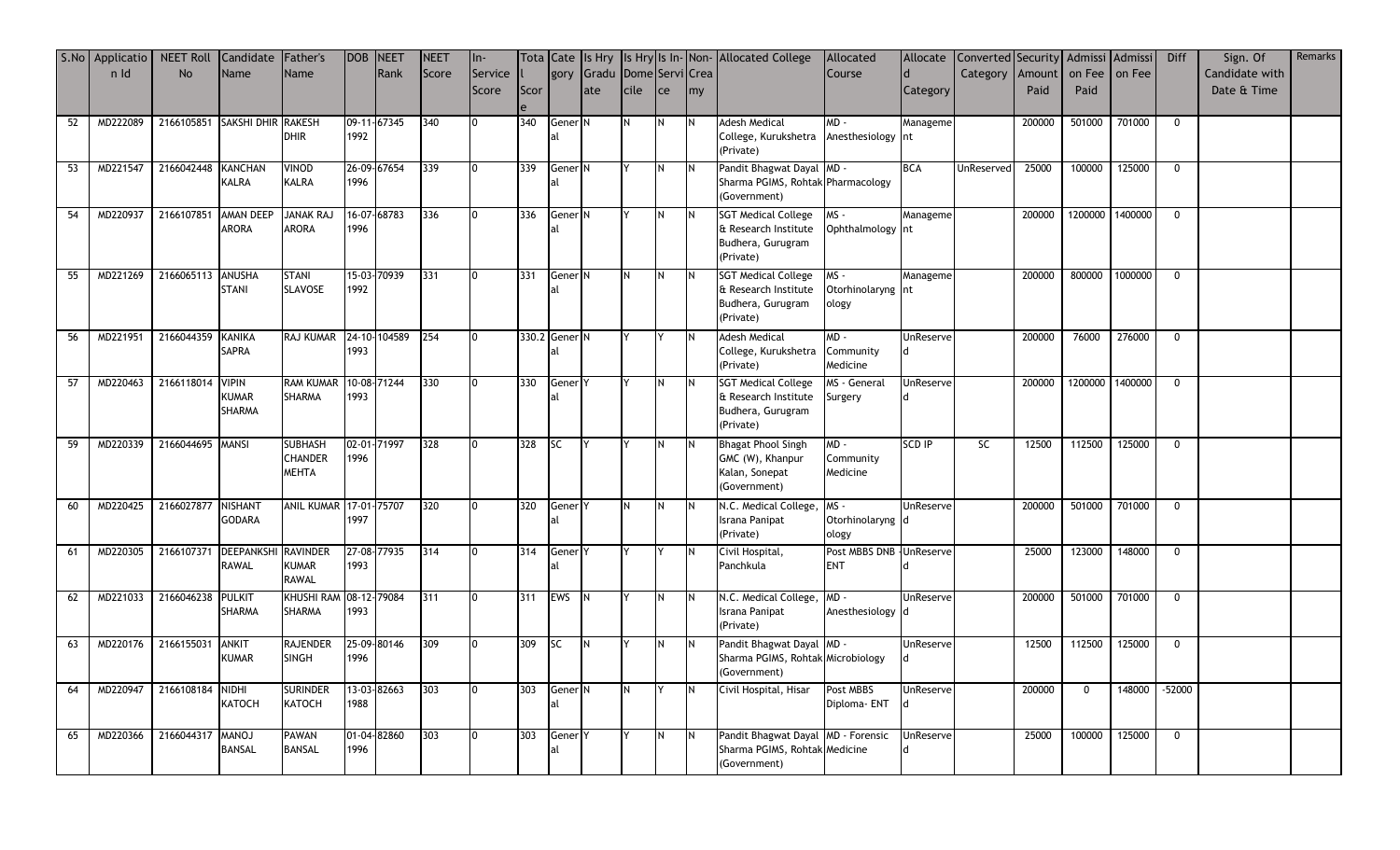|    | S.No Applicatio | <b>NEET Roll</b>   | Candidate Father's |                   | DOB NEET    |                  | NEET  | $\ln$          |          |                    |                            |               |            |     | Tota Cate Is Hry Is Hry Is In-Non-Allocated College | Allocated               |               | Allocate Converted Security Admissi Admissi |        |             |                | Diff         | Sign. Of       | Remarks |
|----|-----------------|--------------------|--------------------|-------------------|-------------|------------------|-------|----------------|----------|--------------------|----------------------------|---------------|------------|-----|-----------------------------------------------------|-------------------------|---------------|---------------------------------------------|--------|-------------|----------------|--------------|----------------|---------|
|    | n Id            | <b>No</b>          | Name               | Name              |             | Rank             | Score | Service        |          |                    | gory Gradu Dome Servi Crea |               |            |     |                                                     | Course                  |               | Category Amount on Fee on Fee               |        |             |                |              | Candidate with |         |
|    |                 |                    |                    |                   |             |                  |       | Score          | Scor     |                    | late                       | <b>I</b> cile | <b>Ice</b> | my  |                                                     |                         | Category      |                                             | Paid   | Paid        |                |              | Date & Time    |         |
|    |                 |                    |                    |                   |             |                  |       |                |          |                    |                            |               |            |     |                                                     |                         |               |                                             |        |             |                |              |                |         |
| 66 | MD222013        | 2166107849 SARITA  |                    | <b>JAI SINGH</b>  |             | 06-08-84007      | 300   | 10             | 300      | Gener <sub>Y</sub> |                            |               |            |     | Shaheed Hassan Khan                                 | $MD -$                  | SC IP         | UnReserved                                  | 25000  | 100000      | 125000         | $\mathbf 0$  |                |         |
|    |                 |                    |                    |                   | 1991        |                  |       |                |          |                    |                            |               |            |     | Mewati GMC, Nalhar,                                 | Microbiology            |               |                                             |        |             |                |              |                |         |
|    |                 |                    |                    |                   |             |                  |       |                |          |                    |                            |               |            |     | Nuh (Government)                                    |                         |               |                                             |        |             |                |              |                |         |
| 67 | MD221967        | 2166043462         | <b>RASHMI</b>      | <b>JAGBIR</b>     |             | 16-09-84721      | 299   |                | 299      | Gener <sup>Y</sup> |                            |               |            |     | <b>Adesh Medical</b>                                | $MD -$                  | Manageme      |                                             | 200000 | 501000      | 701000         | $\mathbf 0$  |                |         |
|    |                 |                    | <b>DAHIYA</b>      | <b>SINGH</b>      | 1997        |                  |       |                |          | al                 |                            |               |            |     | College, Kurukshetra                                | Anesthesiology nt       |               |                                             |        |             |                |              |                |         |
|    |                 |                    |                    | <b>DAHIYA</b>     |             |                  |       |                |          |                    |                            |               |            |     | (Private)                                           |                         |               |                                             |        |             |                |              |                |         |
| 68 | MD221969        | 2166045688         | <b>SAURABH</b>     | YIJAY             |             | 31-08-85380      | 297   |                | 297      | Gener <sub>Y</sub> |                            |               |            |     | Maharaja Agrasen                                    | MD - Physiology BCB IP  |               | UnReserved                                  | 200000 | $\mathbf 0$ | 168250 -31750  |              |                |         |
|    |                 |                    | <b>MIDHA</b>       | <b>KUMAR</b>      | 1994        |                  |       |                |          | al                 |                            |               |            |     | Medical College,                                    |                         |               |                                             |        |             |                |              |                |         |
|    |                 |                    |                    | MIDHA             |             |                  |       |                |          |                    |                            |               |            |     | Agroha, Hisar                                       |                         |               |                                             |        |             |                |              |                |         |
|    |                 |                    |                    |                   |             |                  |       |                |          |                    |                            |               |            |     | (Government Aided)                                  |                         |               |                                             |        |             |                |              |                |         |
| 69 | MD221514        | 2166044398         | <b>ROHIT</b>       | <b>RAJENDER</b>   |             | 29-07-87261      | 293   | I0             | 293      | Gener <sup>N</sup> |                            |               |            |     | <b>SGT Medical College</b>                          | MD -                    | UnReserve     |                                             | 200000 | 300000      | 500000         | $\mathbf{0}$ |                |         |
|    |                 |                    | <b>SOKHEY</b>      | <b>SINGH</b>      | 1994        |                  |       |                |          | 'al                |                            |               |            |     | & Research Institute                                | Community               |               |                                             |        |             |                |              |                |         |
|    |                 |                    |                    | <b>SOKHEY</b>     |             |                  |       |                |          |                    |                            |               |            |     | Budhera, Gurugram                                   | Medicine                |               |                                             |        |             |                |              |                |         |
|    |                 |                    |                    |                   |             |                  |       |                |          |                    |                            |               |            |     | (Private)                                           |                         |               |                                             |        |             |                |              |                |         |
| 71 | MD221813        | 2166043801         | <b>HITESH</b>      | <b>RAMESH</b>     |             | 21-06-89051      | 289   | I0             | 289      | <b>SC</b>          | IY.                        |               |            |     | Shaheed Hassan Khan MD -                            |                         | UnReserve     |                                             | 12500  | 112500      | 125000         | $\mathbf{0}$ |                |         |
|    |                 |                    | <b>KANGRA</b>      | KUMAR             | 1995        |                  |       |                |          |                    |                            |               |            |     | Mewati GMC, Nalhar,                                 | Pharmacology            |               |                                             |        |             |                |              |                |         |
|    |                 |                    |                    |                   |             |                  |       |                |          |                    |                            |               |            |     | Nuh (Government)                                    |                         |               |                                             |        |             |                |              |                |         |
| 72 | MD220310        | 2166043287 VIPAT   |                    | <b>ANIL VIPAT</b> | 27-07-91138 |                  | 284   |                | 284      | Gener <sub>N</sub> |                            |               |            |     | Shaheed Hassan Khan MD -                            |                         | <b>BCB</b>    | UnReserved                                  | 200000 | 100000      | 125000 -175000 |              |                |         |
|    |                 |                    | ANUSHREE           |                   | 1985        |                  |       |                |          |                    |                            |               |            |     | Mewati GMC, Nalhar,                                 | Pharmacology            |               |                                             |        |             |                |              |                |         |
|    |                 |                    | ANIL               |                   |             |                  |       |                |          |                    |                            |               |            |     | Nuh (Government)                                    |                         |               |                                             |        |             |                |              |                |         |
| 73 | MD222186        | 2166169036         | <b>BABITA</b>      | <b>BAJRANG</b>    |             | 13-11-91744      | 283   | 10             | 283      | Gener <sup>N</sup> |                            |               |            | IN. | KCGMC, Karnal                                       | MD-                     | UnReserve     |                                             | 25000  | 100000      | 125000         | $\mathbf 0$  |                |         |
|    |                 |                    | KUMARI             | LAL               | 1992        |                  |       |                |          | al                 |                            |               |            |     | (Government)                                        | Pharmacology            |               |                                             |        |             |                |              |                |         |
|    |                 |                    |                    |                   |             |                  |       |                |          |                    |                            |               |            |     |                                                     |                         |               |                                             |        |             |                |              |                |         |
| 74 | MD222283        | 2166170621         | <b>SUDIPTA</b>     | <b>DIPAK</b>      | 06-03-92533 |                  | 281   | I0             | 281      | Gener <sup>N</sup> |                            | IN.           |            | IN. | <b>SGT Medical College</b>                          | MD - Pathology          | Manageme      |                                             | 200000 | 650000      | 850000         | $\mathbf{0}$ |                |         |
|    |                 |                    | SATPATHI           | <b>KUMAR</b>      | 1992        |                  |       |                |          |                    |                            |               |            |     | & Research Institute                                |                         |               |                                             |        |             |                |              |                |         |
|    |                 |                    |                    | <b>SATPATHI</b>   |             |                  |       |                |          |                    |                            |               |            |     | Budhera, Gurugram                                   |                         |               |                                             |        |             |                |              |                |         |
|    |                 |                    |                    |                   |             |                  |       |                |          |                    |                            |               |            |     | (Private)                                           |                         |               |                                             |        |             |                |              |                |         |
| 75 | MD222169        | 2166042299 NEERAJ  |                    | <b>SATYA PAL</b>  |             | 24-04-123977 211 |       | 10             | 274.3 SC |                    |                            |               |            |     | <b>Adesh Medical</b>                                | MD-                     | UR IP         |                                             | 200000 | 76000       | 276000         | $\mathbf 0$  |                |         |
|    |                 |                    |                    |                   | 1986        |                  |       |                |          |                    |                            |               |            |     | College, Kurukshetra                                | Community               |               |                                             |        |             |                |              |                |         |
|    |                 |                    |                    |                   |             |                  |       |                |          |                    |                            |               |            |     | (Private)                                           | Medicine                |               |                                             |        |             |                |              |                |         |
| 76 | MD222222        | 2166165221 SAKSHI  |                    | <b>RAVI</b>       |             | 01-03-102218 260 |       |                | 260      | Gener <sub>N</sub> |                            | IN.           |            |     | <b>SGT Medical College</b>                          | MD - Pathology Manageme |               |                                             | 200000 | 650000      | 850000         | $\mathbf 0$  |                |         |
|    |                 |                    | AGGARWAL           | SHANKAR           | 1994        |                  |       |                |          |                    |                            |               |            |     | & Research Institute                                |                         |               |                                             |        |             |                |              |                |         |
|    |                 |                    |                    | AGGARWAL          |             |                  |       |                |          |                    |                            |               |            |     | Budhera, Gurugram                                   |                         |               |                                             |        |             |                |              |                |         |
|    |                 |                    |                    |                   |             |                  |       |                |          |                    |                            |               |            |     | (Private)                                           |                         |               |                                             |        |             |                |              |                |         |
| 77 | MD221996        | 2166154601         | <b>RAJAN</b>       | <b>GULSHAN</b>    |             | 15-06-102257     | 260   |                | 260      | Gener <sup>N</sup> |                            |               |            |     | <b>SGT Medical College</b>                          | MD - Pathology          | Manageme      |                                             | 200000 | 650000      | 850000         | $\Omega$     |                |         |
|    |                 |                    | SACHDEVA           | <b>KUMAR</b>      | 1993        |                  |       |                |          | al                 |                            |               |            |     | & Research Institute                                |                         | nt            |                                             |        |             |                |              |                |         |
|    |                 |                    |                    |                   |             |                  |       |                |          |                    |                            |               |            |     | Budhera, Gurugram                                   |                         |               |                                             |        |             |                |              |                |         |
|    |                 |                    |                    |                   |             |                  |       |                |          |                    |                            |               |            |     | (Private)                                           |                         |               |                                             |        |             |                |              |                |         |
| 79 | MD222062        | 2166155208 AKHIL   |                    | SANJAY            |             | 30-11-108538 246 |       | $\overline{0}$ |          | 246 BCB Y          |                            |               |            |     | N.C. Medical College, MS - General                  |                         | <b>BCA IP</b> | BCB                                         | 200000 | 501000      | 701000         | $\mathbf{0}$ |                |         |
|    |                 |                    | <b>KUMAR</b>       | YADAV             | 1996        |                  |       |                |          |                    |                            |               |            |     | Israna Panipat                                      | Surgery                 |               |                                             |        |             |                |              |                |         |
|    |                 |                    |                    |                   |             |                  |       |                |          |                    |                            |               |            |     | (Private)                                           |                         |               |                                             |        |             |                |              |                |         |
| 80 | MD222057        | 2166028714 KANCHAN |                    | <b>ASHOK</b>      |             | 02-01-110648 241 |       | I0.            | 241      | BCB N              |                            |               |            |     | N.C. Medical College,                               | MS - General            | <b>BCA</b>    | <b>BCB</b>                                  | 200000 |             | 501000 701000  | $\mathbf 0$  |                |         |
|    |                 |                    | YADAV              | <b>KUMAR</b>      | 1994        |                  |       |                |          |                    |                            |               |            |     | Israna Panipat                                      | Surgery                 |               |                                             |        |             |                |              |                |         |
|    |                 |                    |                    | YADAV             |             |                  |       |                |          |                    |                            |               |            |     | (Private)                                           |                         |               |                                             |        |             |                |              |                |         |